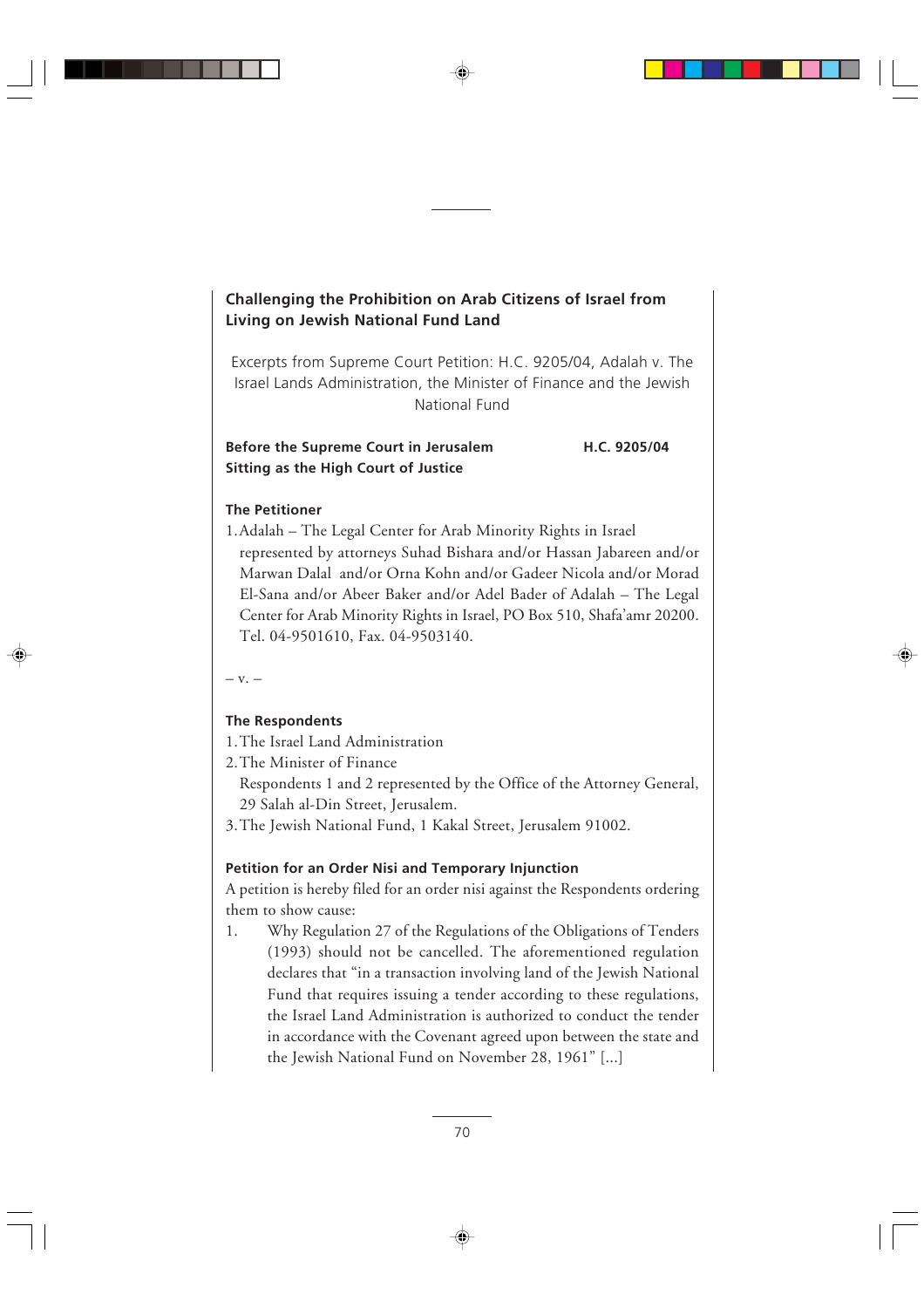2. Why not to cancel the policy of Respondent 1, which determines that only Jews have the right to participate in tenders it administers for Jewish National Fund-owned lands. […]

## **The Grounds for the Petition**

#### Introduction

1. "The principles of public law are, by their nature, cognate – they are but a branch of the tree of public welfare – and are in the public domain. The principles of public law are in the blood of the public authority, and the blood is its soul. All these principles are known and dear to us: fairness, honesty, good faith, the prohibition of arbitrariness, the obligation to use discretion in a matter on its own merits, the prohibition of discrimination, the prohibition of extraneous motives, the obligation to act according to the principles of natural justice, etc. Tenders laws are rooted in public law and, by definition, assume all of these principles: the latter are assumed in tenders laws, and tenders laws are assumed in them. Just as these principles of public law have been adapted to each and every field of public law [...] so they should be adapted to the field of tenders. All principles of public law should be directed at the tenders laws: […] the principle of fair competition, the principle of equality between bidders, and all remaining characteristics of a tender as such."

> Justice Heshin, Civil Appeal 6926/93, *Israel Shipyards Inc. (Ltd). v. Israel Electric Co.*, PD 48(3) 749, pp. 769-770.

2. The Israel Land Administration (henceforth "the ILA") is legally authorized to administer Israel's lands, including the land of the Jewish National Fund (henceforth "the JNF"). This petition is concerned with an ILA policy that prevents Arab citizens of the state from participating in tenders that the ILA organizes for the purpose of the distribution of JNF land. The ILA claims that the reason for this policy is based on the Covenant signed in 1961 between the State of Israel and the JNF that requires the ILA to honor the registered objectives of the JNF.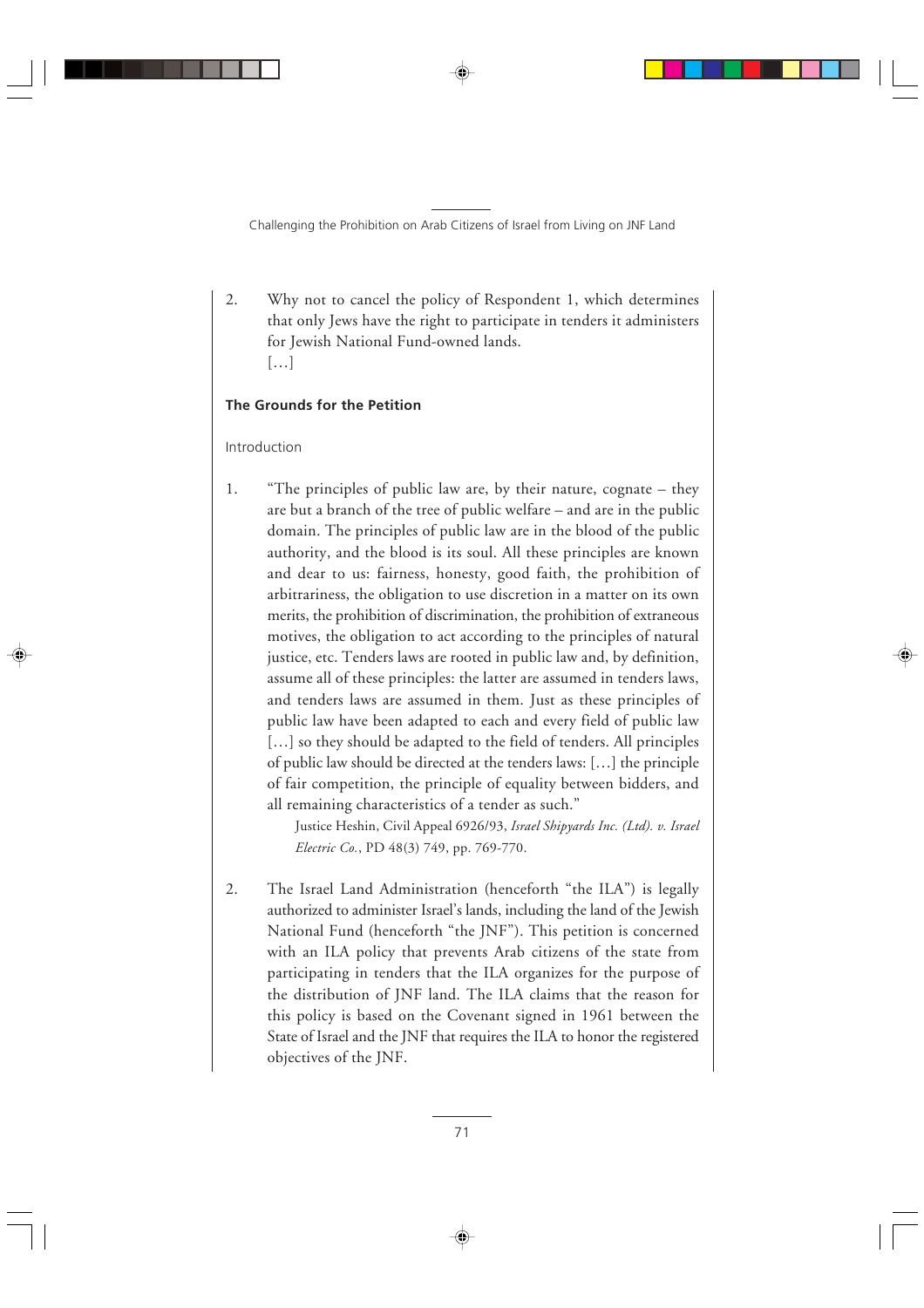3. The Petitioner will claim that the ILA is obliged to act in accordance with the principles of public law, and first and foremost the principle of equality. The policy that is the subject of this petition is not based on primary, but only on secondary legislation – Regulation 27 of the Regulations of the Obligation of Tenders (1993). This regulation is contrary to the law which authorizes the enactment of these regulations, namely, the Obligation of Tenders Law (1992), as well as general tenders laws. In addition, the petitioner will claim that the respondent's policy and Regulation 27 referred to above are inconsistent with the limitations clause of the Basic Law. [The Basic Law: Human Dignity and Liberty]

网络西哥哈哈

- 4. While the ILA is authorized to engage with any third party, as a public body it is not authorized to adopt a stance and/or goals that are in opposition to the basic principles. Engagement with a third party does not release a public body from compliance with constitutional law requirements. A discriminatory policy undertaken by Respondent 1, such as the policy which is the subject of this petition, transmits a negative message towards the Arab citizens by the state, and makes the state a partner in an action that discriminates against, harms and humiliates an entire population – one which is a national minority in Israel.
- 5. At present, two and a half million dunams [1 dunam = 0.001 square kilometers] of land are registered under the ownership of the JNF. The continuation of the ILA's policy may lead to the creation of segregated public spaces on the basis of nationality; that is, settlements or neighborhoods in which only Jews can live and the land of which other citizens are forbidden from purchasing the rights to or from building a house on. This geographic spatial vision, which in and of itself is unacceptable under any democratic regime, is sufficient to necessitate a ruling that will order an immediate cessation of the aforementioned ILA policy.

[…]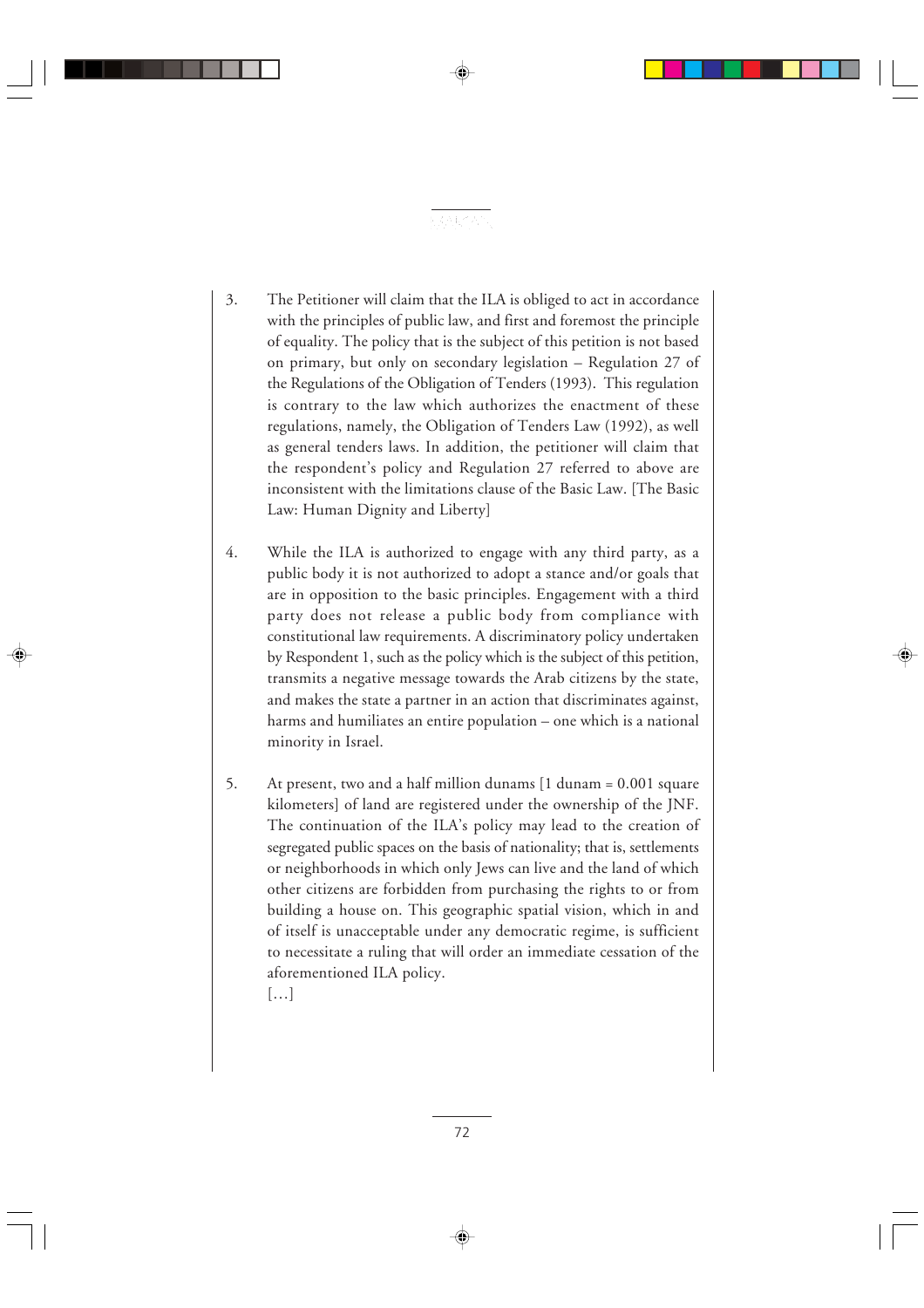## **The Facts**

The ILA's Policy in Administering JNF Land

- 1. State, Development Authority and JNF lands were placed under the trusteeship and administration of the ILA. Article 2(a) of Israel Lands Administration Law (1960) determines that the government shall establish the ILA for the purpose of administering Israel's Lands. Article 1 of the Basic Law: Israel Lands defines Israel's lands as including lands owned by the JNF. There is no primary legislation that establishes that administration of the land by the ILA shall be done in accordance with the JNF's registered objectives.
- 2. Despite the absence of any form of authorization in primary legislation, and in contradiction of the Obligation of Tenders Law (1992) (henceforth "the Obligation of Tenders Law"), Regulation 27 of the Regulations of the Obligation of Tenders (1993) stands as the sole reference that establishes that the ILA is authorized to conduct a tender in relation to a transaction involving JNF lands, in a manner consistent with the Covenant signed between the State of Israel and the JNF in 1961. Article 4 of this Covenant establishes that:

Israel's lands shall be administered in accordance with the Law, that is to say, on the principle that land is not sold, but only given on lease, and in accordance with the land policy laid down by the Board established under Article 9. The Board shall set the land policy with a view to increasing the absorptive capacity of the land and preventing the concentration of lands in the hands of individuals. The lands of *Keren Kayemeth LeIsrael* [the Jewish National Fund] shall, moreover, be administered subject to the Memorandum and Articles of Association of the *Keren Kayemeth LeIsrael*.

[…]

3. Article 3(a) of the Memorandum and Articles of Association of the JNF establishes that the objectives of the JNF shall be:

> **To purchase**, acquire on lease or in exchange, to receive via lease or in another manner – **lands**, forests, possession rights… and all the rights attenuate therein, and, too, any type of permanent properties in the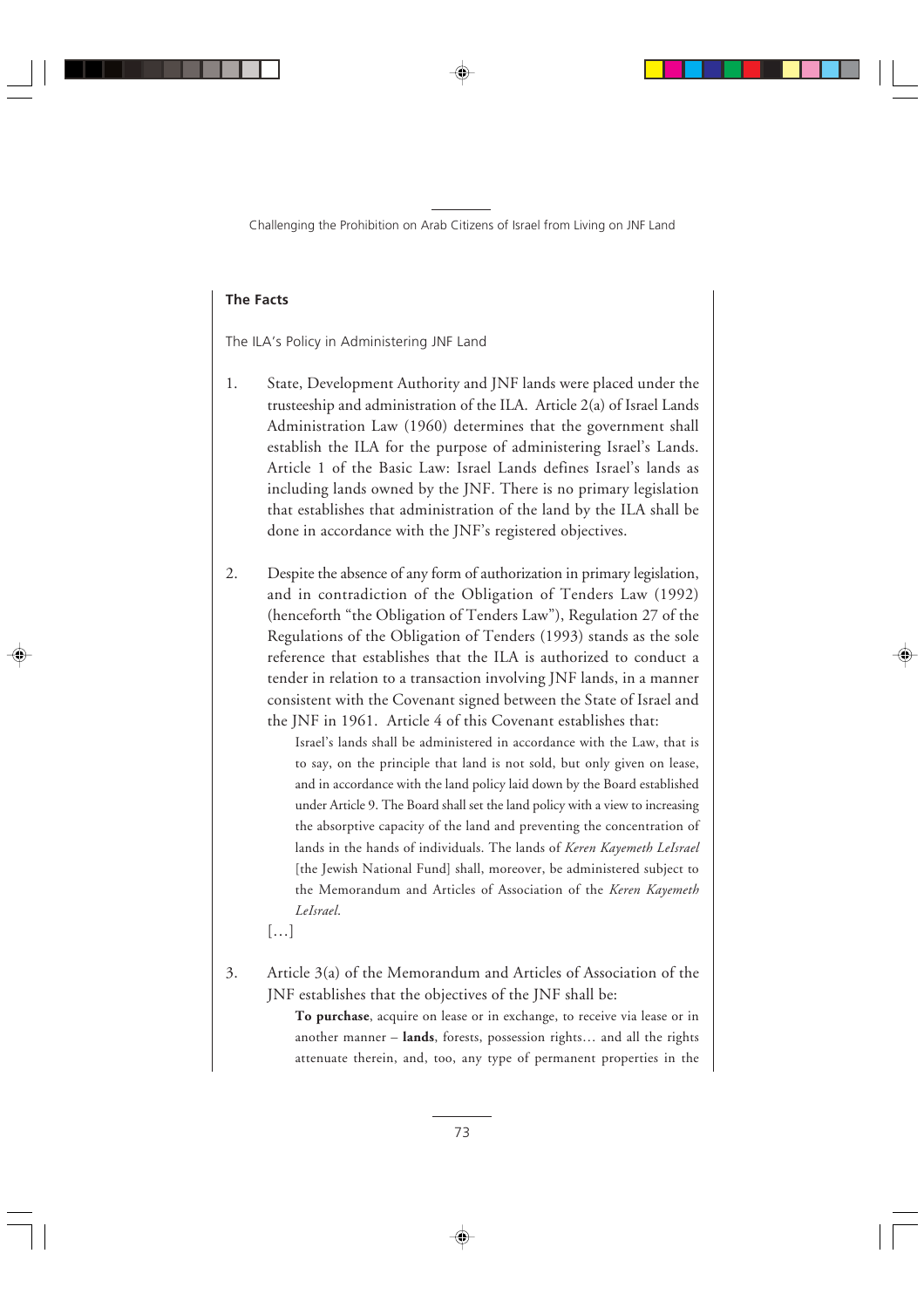

prescribed region (which expression shall in this Memorandum mean the state of Israel in any area within the jurisdiction of the Government of Israel) or any part thereof, for the **purpose of settling Jews** on such lands and properties.<sup>1</sup> [Emphasis added in original]

4. Respondent 1's policy of excluding Arab citizens from participation in tenders that it manages and administers can be found in many documents published for the purpose of marketing ILA-administered lands. For example, [the ILA's] Procedure 37.01, the "Fiftieth Anniversary of the Leasing of Urban Lands," clarifies that:

> The ILA is authorized not to extend the lease [in an urban area] or to establish special conditions that will apply to an additional period in certain cases, and especially if […] the leaser is a "foreign citizen" or someone with whom the Covenant with the JNF restricts the ILA from entering into an agreement. […]

[…]

5. Furthermore, the information sheet about tenders for the lease of land in accordance with ILA Procedure 31.02, Art. 2.1 declares that: Every citizen has the right to participate in the public tender. Participation in the bidding for land of the JNF will be undertaken in accordance with existing restrictions that exist in the Memorandum and Articles of Association of the JNF.

[…]

6. In a rental contract with a kibbutz, Respondent 1 makes a statement of clarification based upon Directive No. 53 of the [ILA's] Agricultural Department (1996):

> Since in accordance with the directives of the Covenant between the State of Israel and the Jewish National Fund (henceforth the JNF) […] the management of the land owned by the JNF, including its lease and the agreement or rejection to the transfer of rights in it, are to be undertaken by the ILA as directed in the Memorandum and Articles of Association of the JNF, the cooperative settlement declares that it is aware that only upon this prior and basic condition is the ILA willing to establish an engagement with it through this contract.

[…]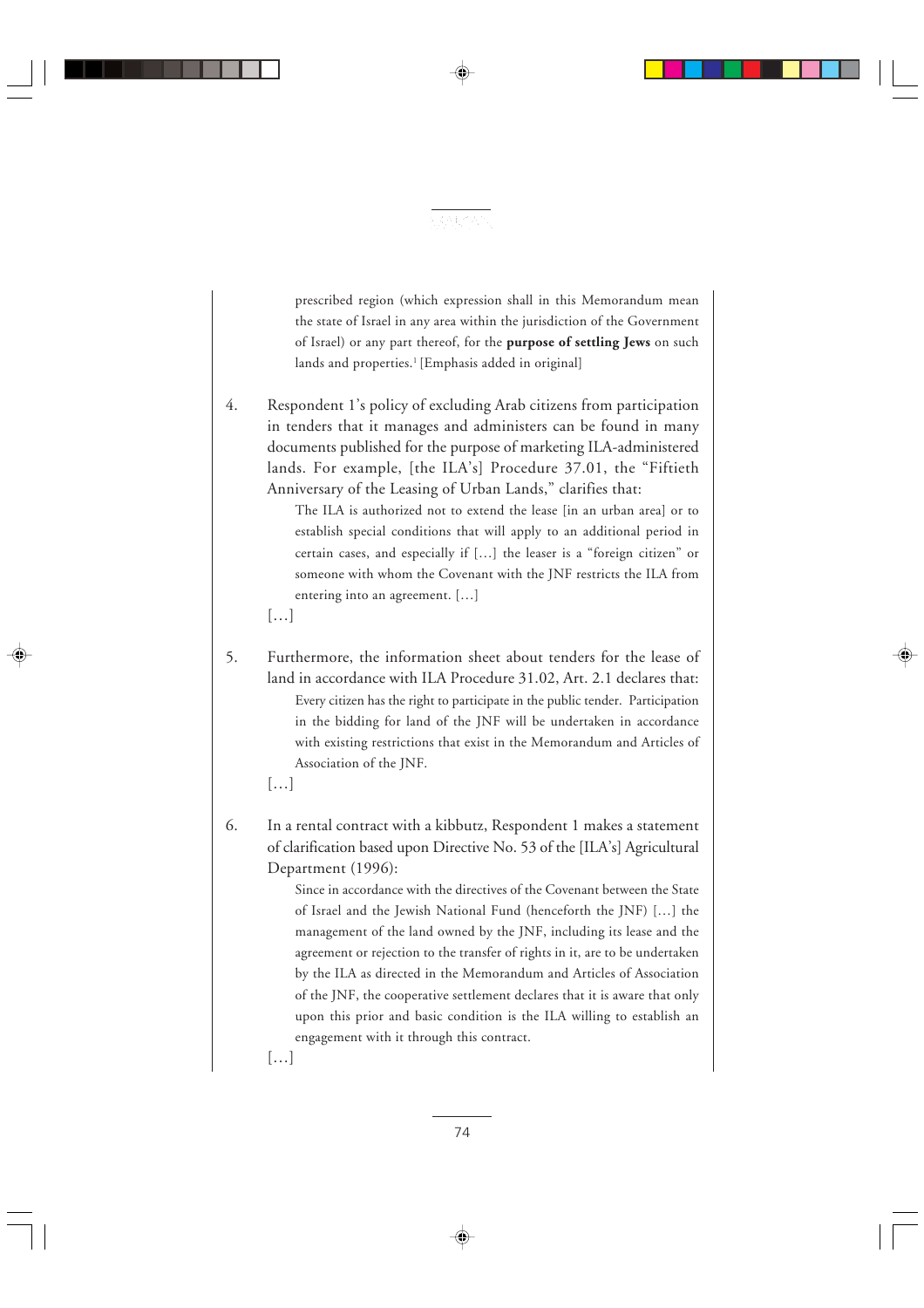14. Thus, Respondent 1 is acting as a public body in contradiction of the law when it excludes Arab citizens from participation in civic tenders, claiming that "they are not Jews." Such an act contradicts judicial rulings regarding the validity of the principles of public law and is contrary to the provisions of the Obligation of Tenders Law, which require maintaining the principle of equal opportunity in the administration of such tenders.

The Extent of JNF Lands and the JNF's Institutional Relationship with the ILA

15. Today, the JNF owns approximately 2,555,000 dunams of land, or close to 13% of the area of the state. These lands are spread out throughout the state and divided according to district as follows:

Table 1: Division of JNF Lands by District, as of 2003,<sup>2</sup> [by square km.]

| <b>District</b> | <b>JNF</b> |  |
|-----------------|------------|--|
| Jerusalem       | 508        |  |
| Northern        | 1,031      |  |
| Haifa           | 207        |  |
| Tel Aviv        | 24         |  |
| Central         | 403        |  |
| Southern        | 382        |  |
| Total           | 2,555      |  |
|                 |            |  |

[...]

- 17. Approximately 2 million dunams of the JNF's lands were statecontrolled lands transferred to the JNF by the state. The first million was transferred to the JNF in  $1949$ ,<sup>3</sup> and the second million was transferred in 1953.<sup>4</sup> These transfers led to the JNF's being conferred a special legal status, as well as to the JNF's being perceived as having a decisive role in public discourse in all that relates to land policy in Israel.
- 18. Accordingly, a review of Israel's laws reveals the JNF's special status with regard to the determination of land policy, the possibility of the transfer of state lands to it, and its having the authority to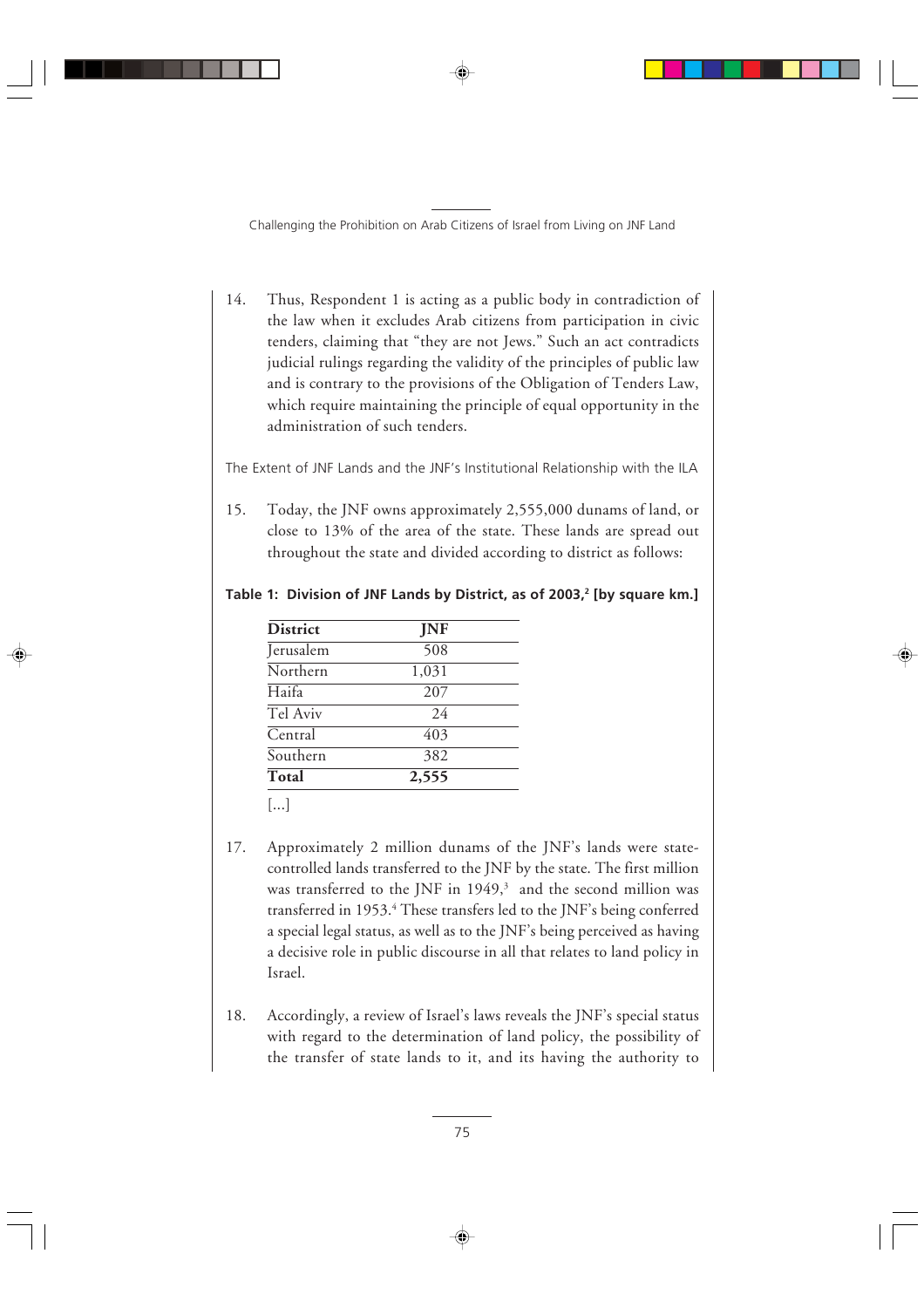expropriate land for public use. Thus, for example, Article 2(6) of the Israel Lands Law (1960) declares that ownership of lands can be transferred between the state, the Development Authority and JNF; Article 6 of the JNF Law [(1953)] and Article 22 of the Land (Acquisition for Public Purposes) Ordinance (1943) provide the JNF with status equivalent to a local authority for purposes of expropriation in accordance with the Ordinance.

网络电子名

- 19. Article 4A of the Israel Lands Administration Law (1960) establishes that half of the members appointed to the ILA Council shall represent the JNF, and in accordance with its recommendation. This provides the JNF with decisive influence in the determination of land policy in Israel in all matters related to land administered by the ILA. [...]
- 22. The large extent of the lands registered in the name of the JNF and the institutional relationship it has with the ILA led then-Attorney General Elyakim Rubenstein to note the following in a speech before "The Israeli Forum on Land Policy" in 2000:

Questions also arise about the spirit of the times, as well as questions about 'how it [the division of lands between the JNF and the rest of the lands administered by the ILA] will look' and is it 'a wise maneuver' – do these lands of which we are speaking actually belong solely to the JNF. These are issues that need to be related to wisely, since we do not live in a reality where matters can be undertaken 'behind closed doors,' but rather in an 'open and transparent' manner.

[…]

Cumulative Effects of the Discriminatory Land Policy

23. The discriminatory policy of Respondent 1 in administering registered JNF-owned land is severe, extreme and totally unreasonable, among other reasons due to its being conducted in conjunction with other discriminatory policies of the ILA against Arab citizens in the allocation of lands, the expropriation of lands, the establishment of settlements, etc.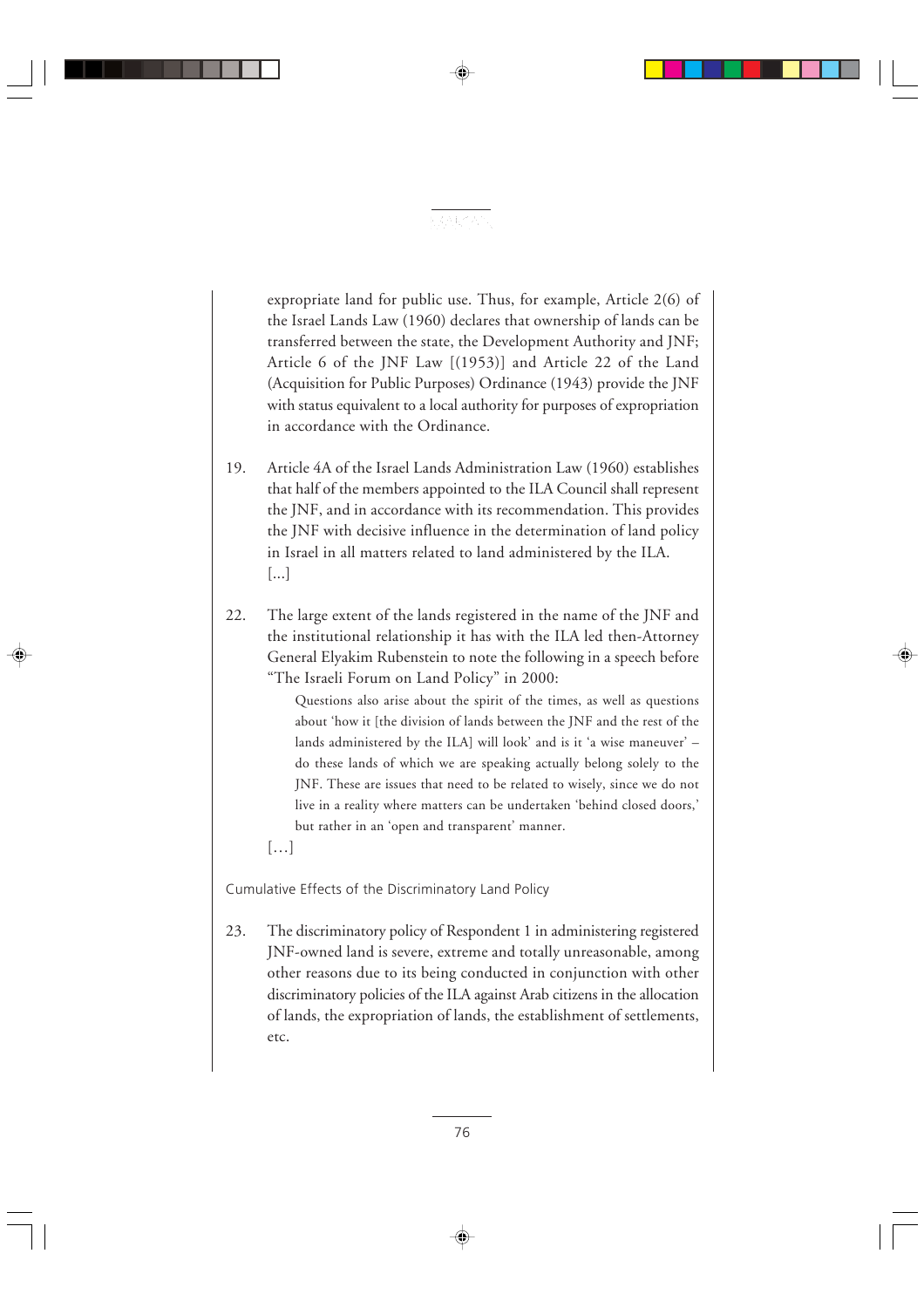24. Since the establishment of the state, much land has been expropriated and/or transferred to the possession and/or ownership of the state and/or to the possession of Zionist bodies such as the Jewish Agency and the JNF, whose mission, according to their own definition, is to serve the Jewish population exclusively.<sup>5</sup> The result of this policy is state control of an overwhelming majority (93%) of land in the state, a resource considered to be the most important for economic and social development. *The Official Commission of Inquiry to Investigate the Clashes between the Security Forces and Israeli Citizens in October 2000* (henceforth "the Commission of Inquiry") related to this subject and made clear that:

> Expropriation activities were directed clearly and overtly to serve the interests of the Jewish majority. The lands were transferred to bodies such as the JNF, whose declared mission is to serve Jewish settlement, or to the ILA, who on the basis of its pattern of management served the same mission.<sup>6</sup>

- 25. This control renders governing bodies and government policy the main and even the sole decisive factor in the matter of distribution of these land resources. This situation provides the state with extensive powers that should be used with care, fairness, equality, and due consideration to the just allocation of resources and to ensuring sustainable development of all the state's population. With near total control of the land resources in the state in the hands of the state and its governing bodies, the state's policies have the most decisive influence in regard to the division among different population groups of this important resource.
- 26. However, land policy in Israel has two dominant characteristics: (a) a nationalization of its ownership and centralization of its control; and (b) an unequal and selective distribution of rights to possess the land.7 Respondent 1 applies a discriminatory and inequitable policy in all matters pertaining to the allocation of land and its development for the betterment of the population. The lands have been allocated on the basis of nationality and for the betterment of the Jewish population. [...]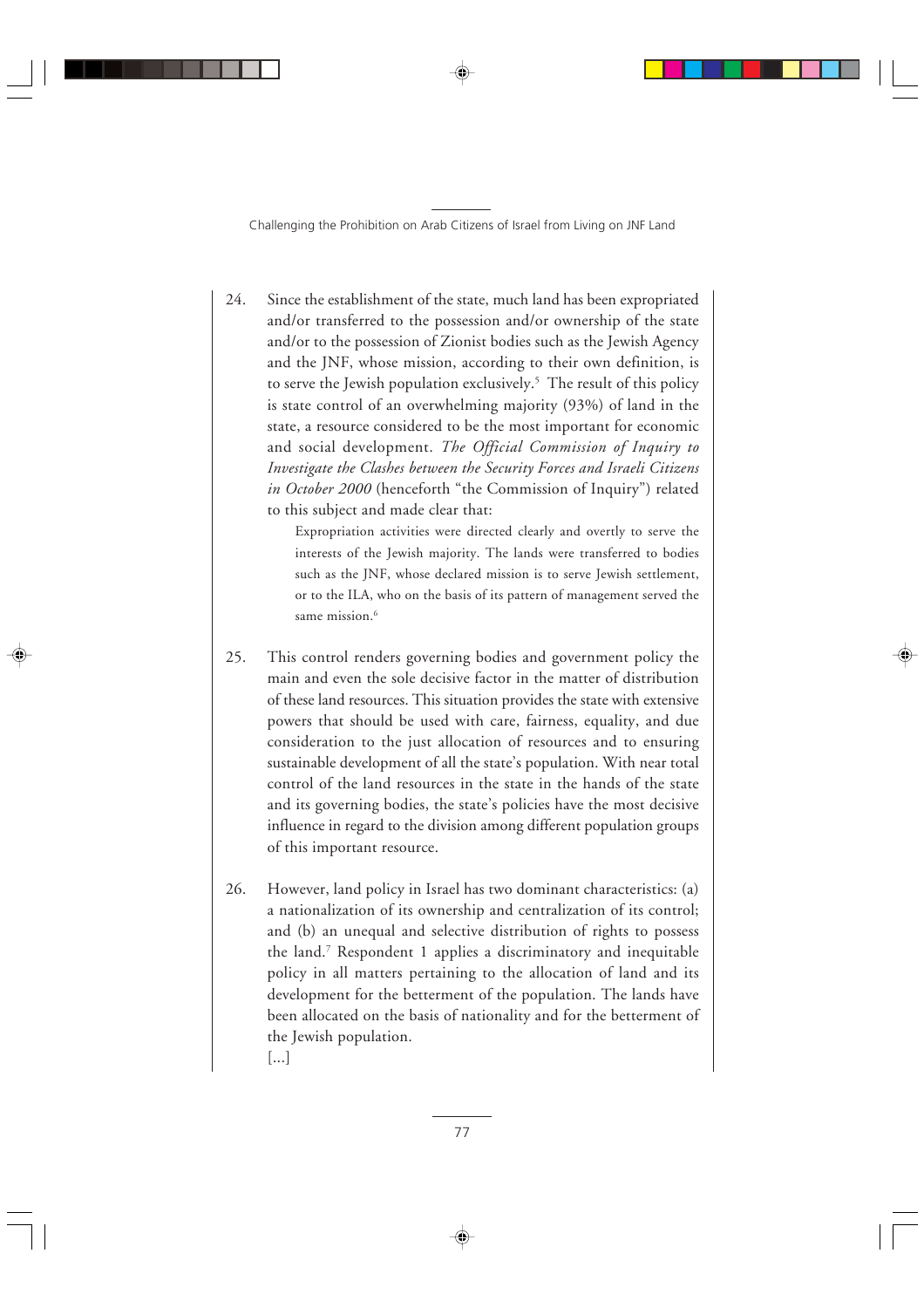29. As a result of the application of such mechanisms, Arab citizens of the state are prevented from purchasing rights to land in hundreds of community settlements distributed throughout the state, and are limited to narrow spaces within their towns and villages, which existed prior to the establishment of the state. […]

网络电子名

35. The result of this continuous policy is, *de facto*, that the Arab citizens of the state are not able to lease or to purchase land in over 80% of the state.<sup>8</sup> This appalling fact, together with the absence of government initiatives to build public housing in Arab towns and villages, has led to a housing crisis, overcrowding, and a severe shortage of land for development and housing. […]

Continuation of the Policy: Creation of Separate Spaces Based on Race/ Nationality

- 39. The continuation of the policy of Respondent 1, the subject of this petition, may well lead to severe consequences, which are contrary to democratic values. Thus, for example, a situation may be created of neighborhoods of cities and/or in settlements and/or regions where Arab citizens are forbidden from residing, and which are open only to Jews. Such was the situation in Givat Makush in Carmiel, where only Jews were allowed to present their candidacy [for bids in the neighborhood] […] and such was the case in the petition submitted by the Abu Ria family, […] when Respondent 1 refused to authorize a transaction that would have transferred the rights to an apartment in Carmiel from a Jewish family to an Arab family, claiming that such rights can only be transferred to a Jewish family.
- 40. Such an outcome is harsh in and of itself, but is all the more severe in light of the extent of the land owned by the JNF, which stretches, as noted previously, over 2.5 million dunams throughout the expanse of the country. The vastness of the land owned by the JNF and the extent of the land administered by Respondent 1 grant the ILA a decisive role in shaping the space in the state. ILA policy in this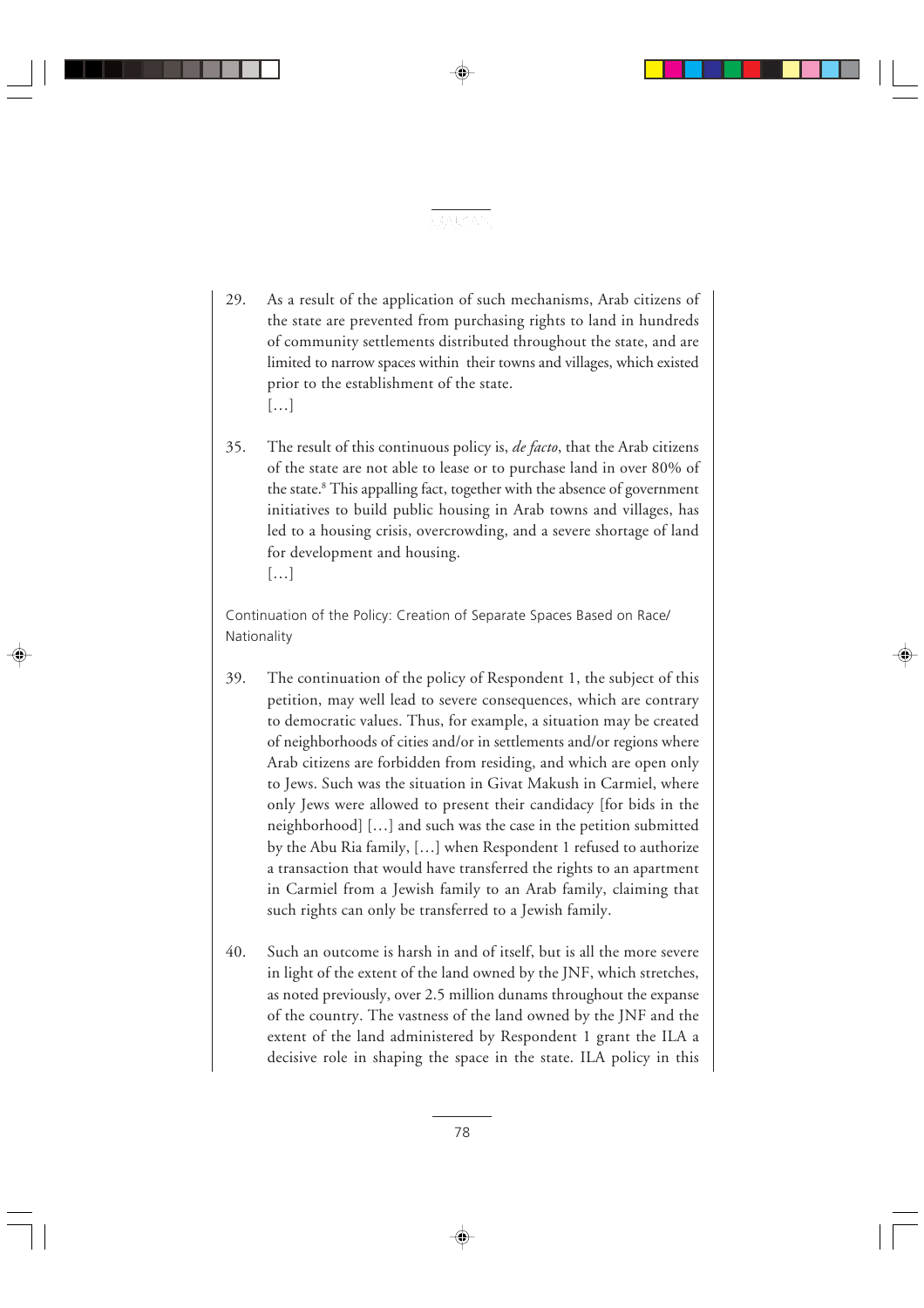matter has, to date, created "homogeneous" spaces designated solely for Jews.

- […]
- 42. Furthermore, the lessons that can be learned from certain cases in the history of other peoples lend support to the values and morals that are the basis for basic constitutional principles. For example, among the prominent laws in South Africa, until their annulment with the declaration of the end of the Apartheid regime, were 'The Native Land Act' (1913, 1936), which prohibited the black population from purchasing land outside their designated areas; and the 'Urban Areas Act' (1923), which was established for the purpose of creating separate residential areas for blacks, and in order to move them from mixed living neighborhoods to areas on the margins of urban spaces. In 1950, the 'Group Areas Act' was enacted, which enabled blacks to be moved to areas designated for them and black townships that had grown near the expanding white areas to be relocated.<sup>9</sup> […]
- 45. As an additional example, the "zoning" laws legislated in the beginning of the 20th century in the United States sought to strengthen racial segregation. The first urban planning regulation based on racial zoning was implemented in Baltimore in 1910, and then later in several cities in California. According to this regulation, separate areas in cities were designated on the basis of race: there were neighborhoods or buildings that were designated for whites only, and other neighborhoods and buildings for blacks only.10 A U.S. Supreme Court ruling in *Buchanan v. Warley*, 245 U.S. 60 (1917) harshly attacked laws and regulations establishing racial zoning and cited that states cannot restrict the African-American population to a certain residential areas.